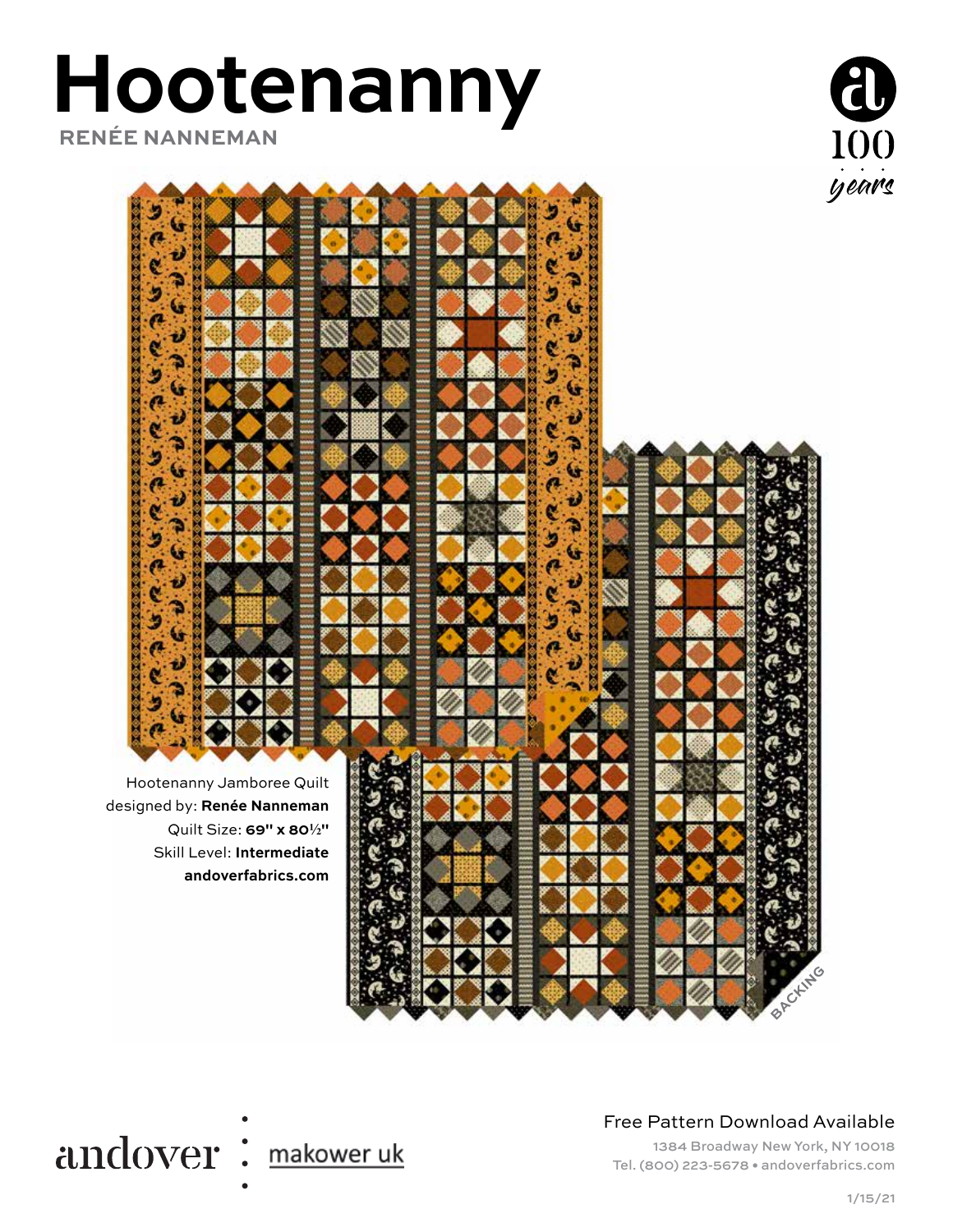# **Hootenanny Jamboree Quilt**

Introducing Andover Fabrics new collection: **HOOTENANNY** by Renée Nanneman

#### Quilt designed by Renée Nanneman

Quilt finishes 69" x 80<sup>1</sup>/<sub>2</sub>" 18 Blocks: 13" x 13"

*This topper is filled with autumn splendor of oranges and golds, made dramatic with touches of black. The border print adds a touch of whimsy with owls and crescent moons. The simple piecing is an added bonus. Directions for the Prairie Point edging are given.*

| <b>Fabric Requirements</b>                                    |        |                      |                   |                   |  |  |
|---------------------------------------------------------------|--------|----------------------|-------------------|-------------------|--|--|
|                                                               |        | Yardage              | Orange            | <b>Black</b>      |  |  |
| <b>Fabric A</b>                                               | border | $2\frac{1}{2}$ yards | 9807 KO           | 9807 KL           |  |  |
| <b>Fabric B</b>                                               | blocks | fat 1/4 yard         | 9808 CL           | 9808 CL           |  |  |
| <b>Fabric C</b>                                               | sashes | $\frac{3}{8}$ yard   | 9808 <sub>O</sub> | 9808 CL           |  |  |
| <b>Fabric D</b>                                               | blocks | fat 1/4 yard         | 9809 KN           | 9809 KN           |  |  |
| <b>Fabric E</b>                                               | blocks | fat 1/4 yard         | 9809 KO           | 9809 KO           |  |  |
| <b>Fabric F</b>                                               | blocks | $\frac{3}{8}$ yard   | 9809 O            | 9809 O            |  |  |
| <b>Fabric G</b>                                               | blocks | fat 1/4 yard         | 9810C             | 9810C             |  |  |
| <b>Fabric H</b>                                               | sashes | $\frac{3}{8}$ yard   | 9810K             | 9810K             |  |  |
| <b>Fabric I</b>                                               | blocks | $\frac{1}{2}$ yard   | 9810O             | 9810 <sub>O</sub> |  |  |
| <b>Fabric J</b>                                               | blocks | fat 1/4 yard         | 9811K             | 9811K             |  |  |
| <b>Fabric K</b>                                               | blocks | 1 yard               | 9811L             | 9811L             |  |  |
| <b>Fabric L</b>                                               | blocks | $\frac{3}{8}$ yard   | 9811O             | 9811 O            |  |  |
| <b>Fabric M</b>                                               | blocks | fat 1/4 yard         | 9812K             | 9812K             |  |  |
| <b>Fabric N</b>                                               | blocks | $\frac{3}{8}$ yard   | 9812O             | 9812O             |  |  |
| <b>Fabric O</b>                                               | blocks | $\frac{3}{8}$ yard   | 9812 OL           | 9812 OL           |  |  |
| <b>Fabric P</b>                                               | blocks | fat 1/4 yard         | 9813 KC           | 9813 KC           |  |  |
| <b>Fabric Q</b>                                               | blocks | fat 1/4 yard         | 9813 KL           | 9813 KL           |  |  |
| <b>Fabric R</b>                                               | blocks | $\frac{3}{8}$ yard   | 9813KO            | 9813 KO           |  |  |
| <b>Fabric S</b>                                               | sashes | $1\frac{1}{2}$ yards | 9814 KC           | 9814 KC           |  |  |
| <b>Fabric T</b>                                               | blocks | $\frac{3}{8}$ yard   | 9814 KO           | 9814 KO           |  |  |
| <b>Fabric U</b>                                               | blocks | $\frac{1}{2}$ yard   | 9816O             | 9816O             |  |  |
| <b>Fabric V</b>                                               | blocks | fat 1/4 yard         | 9815 KO           | 9815 KO           |  |  |
| <b>Fabric W</b>                                               | blocks | fat 1/4 yard         | 9816 C            | 9816 C            |  |  |
| <b>Fabric X</b>                                               | blocks | $1\frac{1}{4}$ yards | 9816L             | 9816L             |  |  |
| <b>Binding</b>                                                |        | $\frac{5}{8}$ yard   | 9812 OL           | 9814 KC           |  |  |
| <b>Backing</b>                                                |        | 5 yards              | 9809 O            | 9809 KN           |  |  |
| Optional:                                                     |        |                      |                   |                   |  |  |
| <b>Prairie Points</b>                                         |        | $fat\$ /4 ea.        | 9809 O            | 9810C             |  |  |
|                                                               |        |                      | 9810 <sub>O</sub> | 9815 KL           |  |  |
|                                                               |        |                      | 9813KO            | 9813 KC           |  |  |
|                                                               |        |                      | 9816 O            | 9816 C            |  |  |
| <b>Hint:</b> Yardage is sufficient to cut Prairie Points from |        |                      |                   |                   |  |  |

**Hint:** Yardage is sufficient to cut Prairie Points from leftover fabric if you want the edging to be "scrappier" than what is shown on the quilt. If that is what you do, the extra fat **4** yards are not needed to make the Prairie points.

### **Cutting Directions**

**Note:** Read assembly directions before cutting patches. All measurements are cut sizes and include **4**" seam allowances. A fat **4** is an 18" x 20"-22" cut. Borders and sashes include extra length for insurance. WOF designates the width of fabric from selvedge to selvedge (approximately 42" wide).

| <b>Fabric A</b> | Fussy-cut $(2)$ borders $11\frac{1}{2}$ " x 83",<br>cut lengthwise                                           |
|-----------------|--------------------------------------------------------------------------------------------------------------|
| <b>Fabric B</b> | Cut (8) squares $4\frac{1}{2}$                                                                               |
| <b>Fabric C</b> | Cut (4) strips $2\frac{1}{2}$ " x WOF, pieced to<br>make the following:<br>(2) sashes $2\frac{1}{2}$ " x 83" |
| <b>Fabric D</b> | Cut (5) squares $4\frac{1}{2}$                                                                               |
| <b>Fabric E</b> | Cut $(20)$ squares $2\frac{1}{2}$ "                                                                          |
| <b>Fabric F</b> | Cut (13) squares $4\frac{1}{2}$ "                                                                            |
| <b>Fabric G</b> | Cut (1) square $4\frac{1}{2}$ "<br>Cut $(28)$ squares $2\frac{1}{2}$ "                                       |
| <b>Fabric H</b> | Cut (8) strips $1\frac{1}{2}$ " x WOF, pieced to<br>make the following:<br>(4) sashes $1\frac{1}{2}$ x 83"   |
| <b>Fabric I</b> | Cut $(22)$ squares $4\frac{1}{2}$ "<br>Cut (8) squares $2\frac{1}{2}$ "                                      |
| Fabric J        | Cut $(24)$ squares $2\frac{1}{2}$ "                                                                          |
| <b>Fabric K</b> | Cut (5) squares $4\frac{1}{2}$<br>Cut (156) squares $2\frac{1}{2}$ "                                         |
| <b>Fabric L</b> | Cut (18) squares $4\frac{1}{2}$ "<br>Cut (8) squares $2\frac{1}{2}$ "                                        |
| <b>Fabric M</b> | Cut $(20)$ squares $2\frac{1}{2}$                                                                            |
| <b>Fabric N</b> | Cut (13) squares $4\frac{1}{2}$                                                                              |
| <b>Fabric O</b> | Cut $(17)$ squares $4\frac{1}{2}$                                                                            |
| <b>Fabric P</b> | Cut $(44)$ squares $2\frac{1}{2}$                                                                            |
| <b>Fabric Q</b> | Cut (4) squares $4\frac{1}{2}$<br>Cut $(20)$ squares $2\frac{1}{2}$ "                                        |
| <b>Fabric R</b> | Cut (18) squares $4\frac{1}{2}$                                                                              |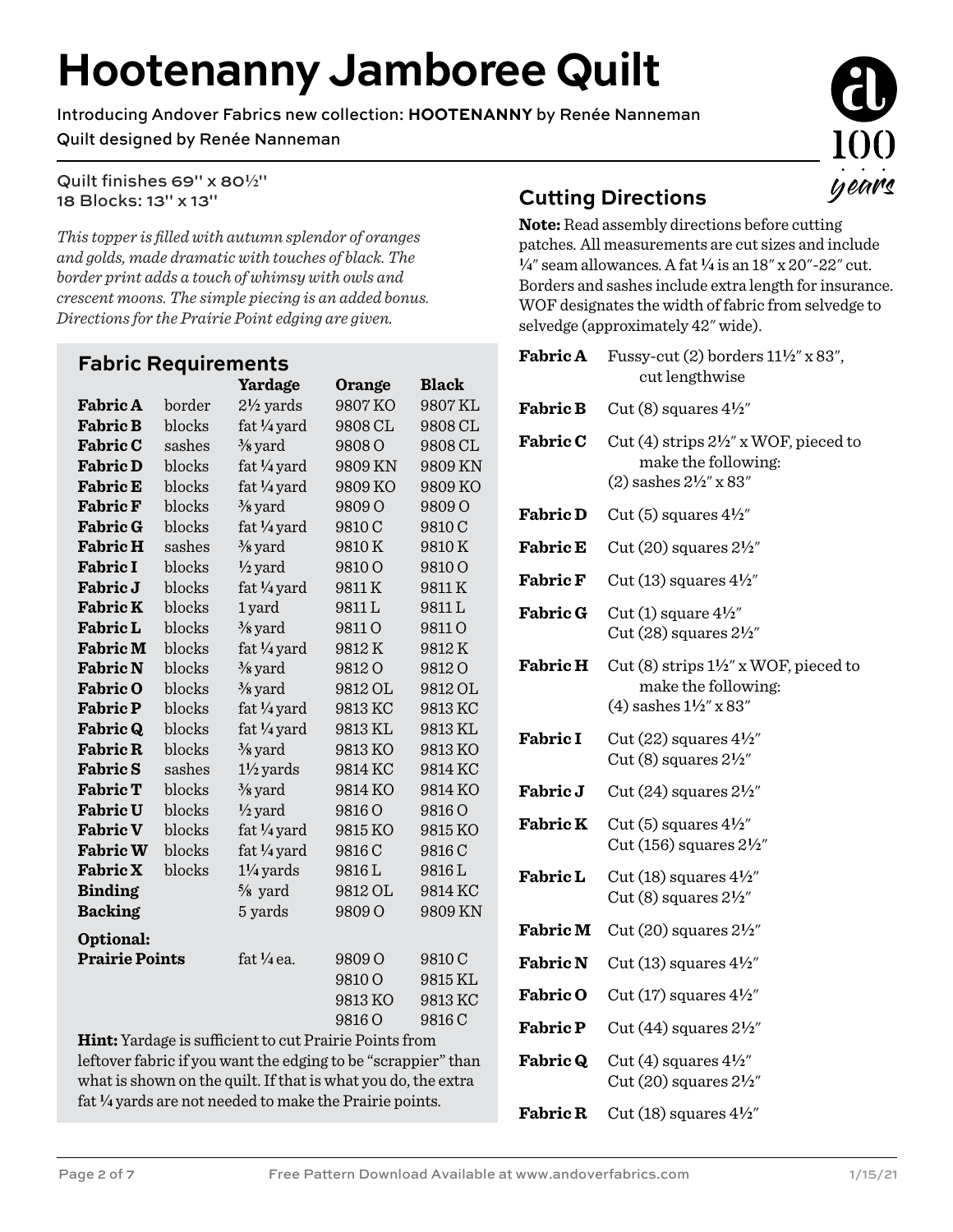## **Hootenanny Jamboree Quilt**

| <b>Fabric S</b> | Cut (51) sashes $1''$ x $13\frac{1}{2}''$<br>Cut (108) sashes $1''$ x $4\frac{1}{2}''$ | <b>Binding</b> Cut (8) strips $2\frac{1}{2}$ " x WOF for binding                                                                                                                                                                                                                                                |  |
|-----------------|----------------------------------------------------------------------------------------|-----------------------------------------------------------------------------------------------------------------------------------------------------------------------------------------------------------------------------------------------------------------------------------------------------------------|--|
| <b>Fabric T</b> | Cut (60) squares $2\frac{1}{2}$                                                        | 10<br><b>Backing</b> $Cut(2)$ panels $38'' \times 87''$ , pieced to fit quilt top<br>with overlap on all sides                                                                                                                                                                                                  |  |
| <b>Fabric U</b> | Cut $(24)$ squares $4\frac{1}{2}$                                                      | yea<br><b>Note:</b> Keep leftover fabric along selvedge for finishing the<br>Prairie Points. See below.<br><b>Prairie Point Fabrics (optional)</b><br>From each fat $\frac{1}{4}$ " yard: Cut 8-10 squares $\frac{4}{2}$ " (36 total)<br>OR cut 36 squares $4\frac{1}{2}$ " from leftover fabric of your choice |  |
| <b>Fabric V</b> | Cut (4) squares $4\frac{1}{2}$<br>Cut $(24)$ squares $2\frac{1}{2}$                    |                                                                                                                                                                                                                                                                                                                 |  |
| <b>Fabric W</b> | Cut (4) squares $4\frac{1}{2}$<br>Cut $(24)$ squares $2\frac{1}{2}$                    |                                                                                                                                                                                                                                                                                                                 |  |
| <b>Fabric X</b> | Cut (6) squares $4\frac{1}{2}$<br>Cut (188) squares $2\frac{1}{2}$                     |                                                                                                                                                                                                                                                                                                                 |  |

#### **Making the Quilt**

- **1.** Blocks are made with a quick piecing method to make the square-in-a-square units. Refer to the block diagrams to select fabrics for each block. Note that all blocks use 4 different prints plus Fabric S for sashes. Draw a diagonal line on the wrong side of all 2**2**" squares. Referring to Diagram 1, place a marked square on a  $4\frac{1}{2}$ " square, right sides together, aligning raw edges at one corner. Stitch on the drawn line; trim away and discard excess fabric. Press open. Repeat on the adjacent corner with the same color 2**2**" square, watching the orientation of the sewing line. Repeat on remaining corners (Diagram 2). Trim as before. Make 4 matching Unit 1 for each Star Block.
- **2.** Follow the directions above to make a Unit 2, using 2 different fabrics for the corners as shown in Diagrams 3 and 4. This is Unit 2. Make 4 Unit 2 for each Star Block.
- **3.** Referring to the Star Block piecing diagram, arrange 4 Unit 1, 4 Unit 2, a 4**2**" square, and short Fabric S sashes into 3 horizontal rows. Be sure to rotate the Unit 2 so a star shape forms around the center square. Once you are satisfied with the arrangement, join the short sashes and units into rows. Stitch the 1" x 13**2**" Fabric S sashes between the rows to make the Star Block. Make 6.
- **4.** Likewise, make 4 matching Unit 1 for each Nine Patch block. Use different fabrics to make 5 matching Unit 1 for each block. Make the number of units in the colors indicated for each block. Arrange the units and sashes as described in Step 3. Make 12 Nine Patch blocks.

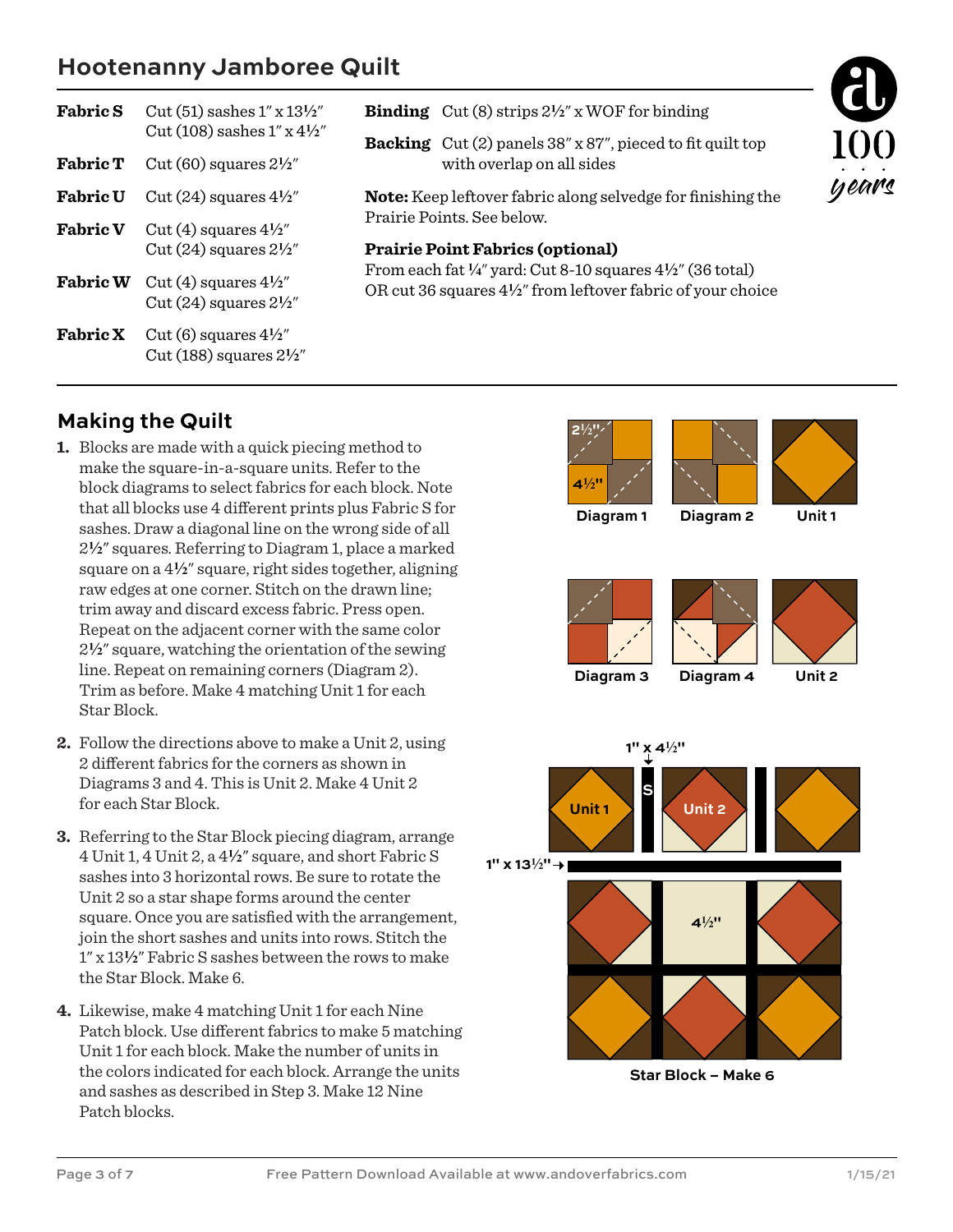# **Hootenanny Jamboree Quilt**







**X**

**U K**



**X**

**K**

**V**

**L**

**W**









**I F**







**Nine Patch Blocks – Make 1 each**





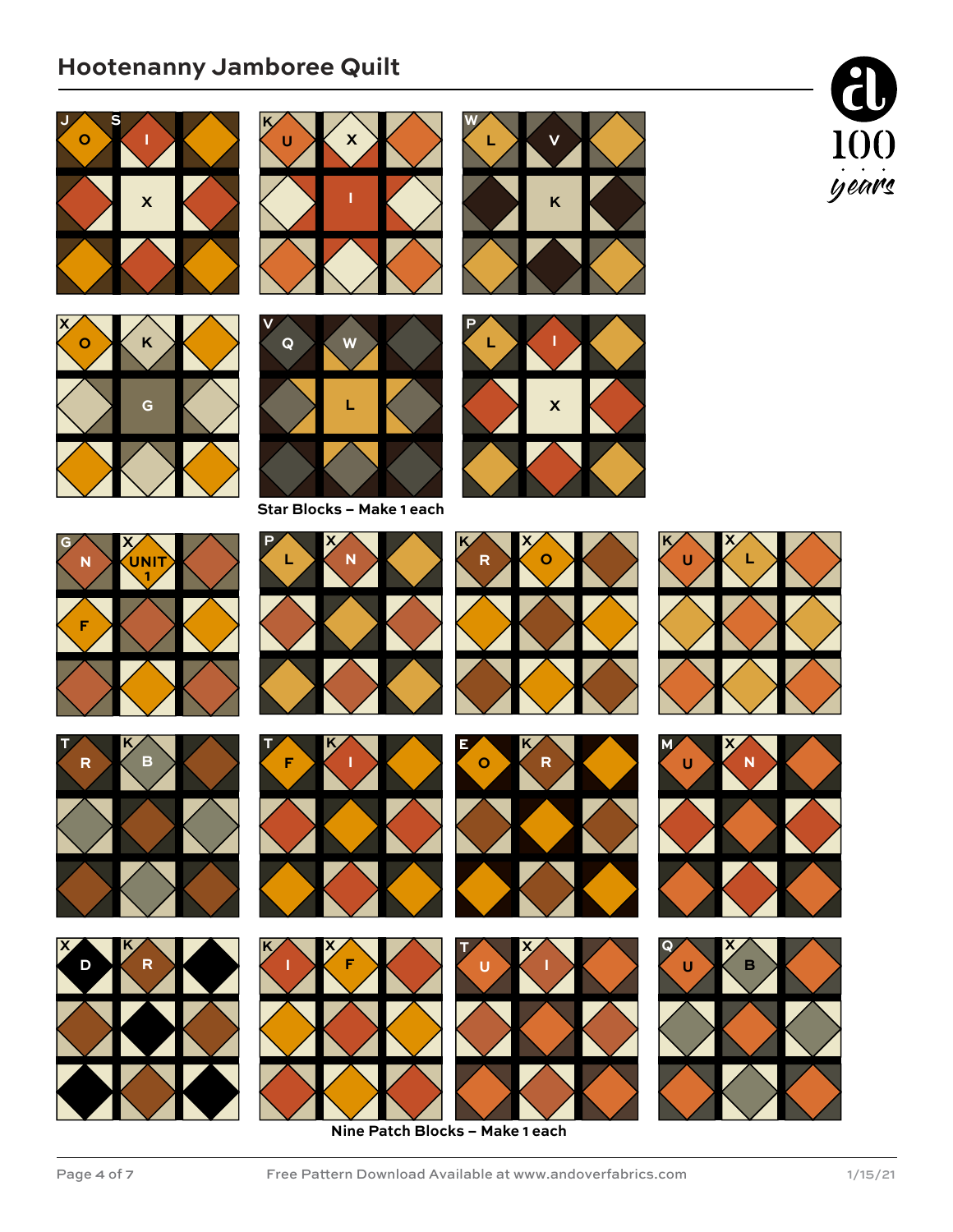- **5.** On a large flat surface or design wall, arrange 6 blocks in 3 vertical rows as shown in the Quilt Diagram, noting placement of Star Blocks. Position a Fabric S 13**2**" strip between blocks. Once you are satisfied with the arrangement, join the blocks and sashes into rows.
- **6.** Referring to the Quilt Diagram, sew a Fabric C sash between 2 Fabric H sashes. Repeat to make a second pieced sash.
- **7.** Sew the pieced sashes from Step 6 between the block rows, having all the parts even at the top of the quilt. Sew Fabric A borders to opposite sides. Trim the pieced sashes and border strips even with the block rows.

## **Finishing the Quilt**

- **8.** Layer the quilt with batting and backing and baste. Quilt in the ditch around borders, sashes, and block patches. Quilt around the printed motifs in the outer border.
- **9.** Bind to finish the quilt in the usual manner. Note: If you wish to add Prairie Points, bind the quilt only on the long sides, trimming the binding even with the raw edges at the top and bottom of the quilt. Do not bind the top and bottom. Follow Prairie Point directions to finish.



**Quilt Diagram**

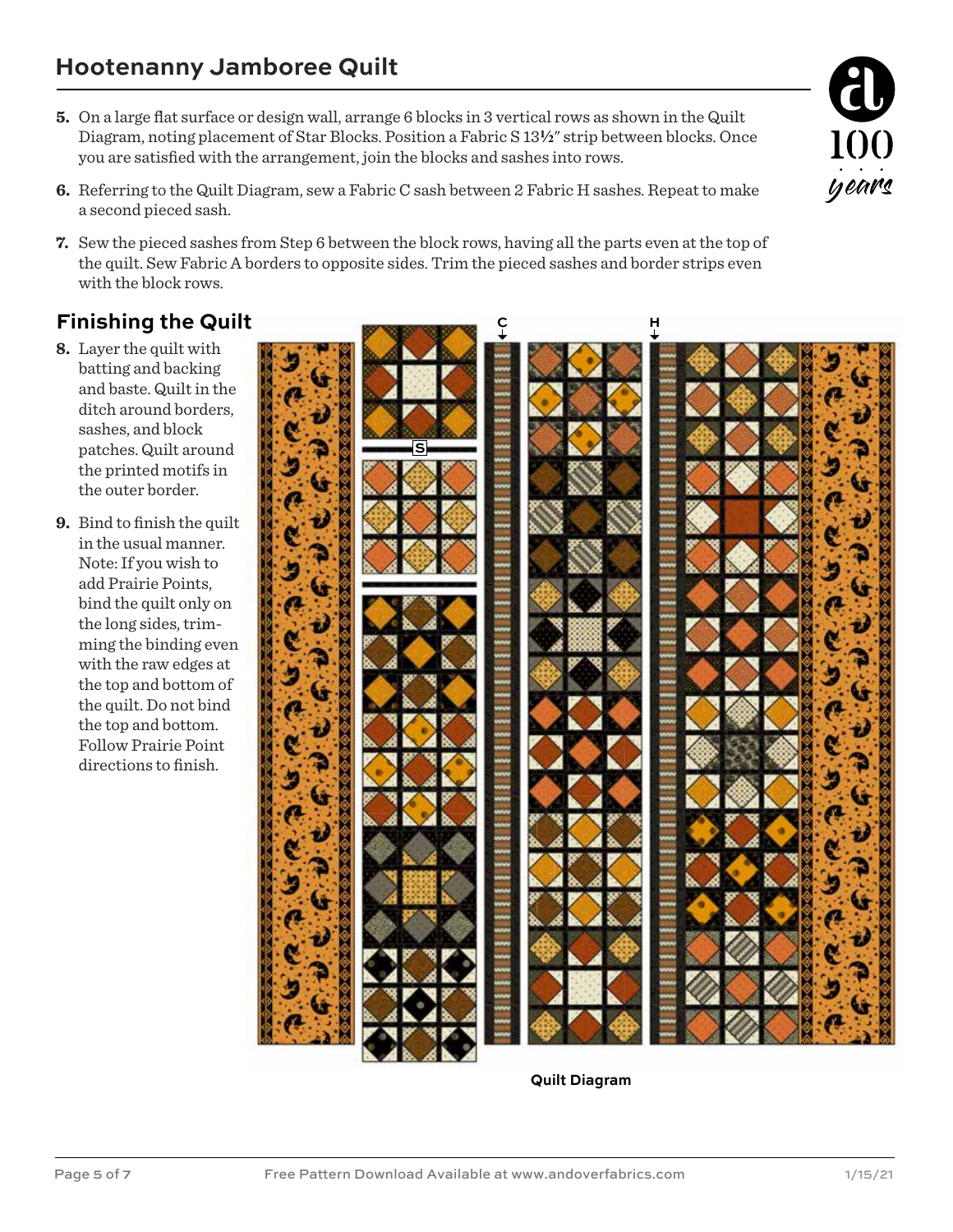#### **Prairie Points**

- **1.** Cut (36) squares 4**2**" x 4**2**". Fold and press each square in half diagonally, wrong sides together (Diagram 5). Fold and press the triangle in half again to make a small triangle (Diagram 6). Choose 18 triangles for the top and 18 for the bottom of the quilt.
- **2.** It is helpful to fold the quilt in half lengthwise, and in half again to divide the top edge into quarters. Use pins to mark the 4 sections. Position the first Prairie Point at the top left corner of the quilt, raw edges even (Diagram 7). The open side of the triangle is on the right. The base of the triangle should stick out at the left side, beyond the binding about **4**". Orient all Prairie Points in the same direction so the open edge is on the right. Snuggle a second Prairie Point inside the first, having them overlap about **4**" (Diagram 8). Place all 18 along the quilt's top edge. There should be the same number of Prairie Points in each quarter. Shift them as needed to fill the space evenly. The final triangle should stick out beyond the binding on the right side like the first. Once you are happy with the placement, pin and stitch the triangles along the quilt's edge.
- **3.** From leftover backing fabric, cut 2 finishing strips each 1**2**" x 73". Press under **4**" along one long edge of each strip. Place a strip right side down with raw edges even with the edge of the quilt, sandwiching the Prairie Points in between (Diagram 9). The left end of the strip should stick out 1" past the edge. Stitch in a generous  $\frac{1}{4}$ " seam allowance. Press the Prairie Points away from the quilt, and press the finishing strip down onto the backing away from the Prairie Points. Hand stitch the folded edge of the finishing strip to the quilt's backing, being careful that stitches do not show on the front (Diagram 10). Tuck under and press the ends of the strip, catching in the triangle tips that extend out at the sides. Hand stitch the folded ends of the strip to the binding along the quilt's sides.
- **4.** Repeat these steps to add Prairie Points to the bottom of the quilt.



**Diagram 10**